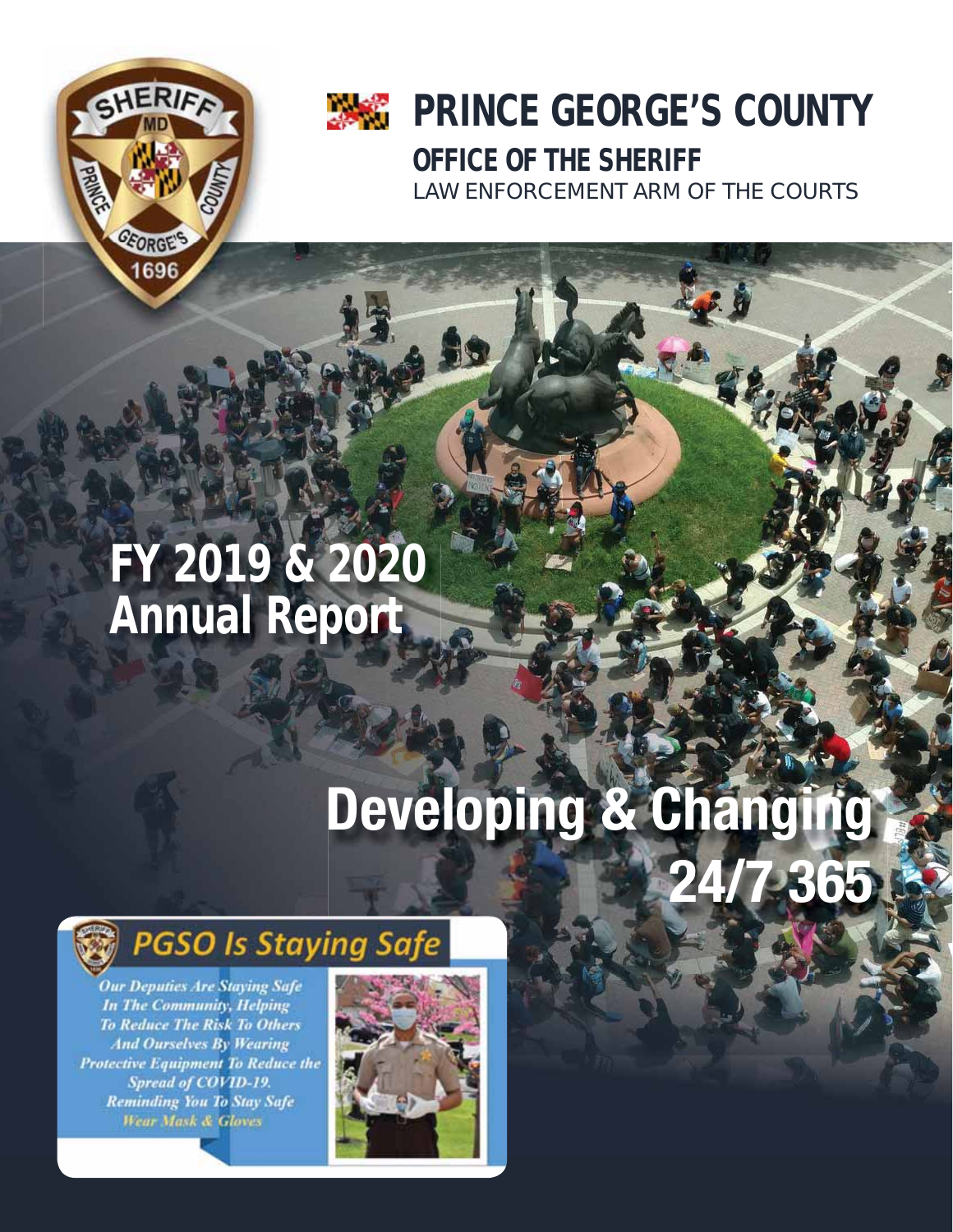#### MESSAGE FROM THE SHERIFF



The role of leadership is about getting something of value done in order to achieve change and the progress that one envisions for a stronger organization. Leadership style is generally shaped by the circumstances we encou he role of leadership is about getting something of value done in order to achieve change and the progress that one envisions for a stronger organization. Leadership style is generally shaped by the circumstances we encounter and the experiences we growing up in a divided society where law enforcement was used to maintain that division. But in my years in law enforcement, I've met leaders who helped me hone my belief that I could do law enforcement differently. I learned the difference between someone with a title and someone who is a leader.

My role is to be a visionary and to articulate a courageous vision that inspires managers who must assure that the work gets done. My job is to create a strategy around performance, to interact and engage people inside and outside the organization in a fair and ethical fashion and be the face of the organization. I accept that there's no 'pause button'. Not in public **Sheriff Melvin C. High** and be the face of the organization. Faccept that the safety. Not even during a crisis such as COVID-19.

A visionary leader is thinking about and planning the future with imagination. What will the demands of the work be tomorrow, and how will we adjust so that the organization operates efficiently and effectively? That was our calculation, when we achieved passage of a warrant invalidation bill to reduce the warrant backlog that included aged warrants that couldn't be served and were of no prosecutorial value to the state. We reduced warrants with a technology interface with the State Comptroller's office, which inconvenienced single tax filers by temporarily holding refunds as motivation for them to resolve open misdemeanor warrants.

On track to outpace our resources before COVID-19, our Positive Deputies Assisting Youth (D.A.Y) mentoring program is at the core of our belief that law enforcement has a role to play in crime prevention. We believe in the goodness of our young people because they bring an energy and curiosity to the program that confirms our belief that young people thrive when they are positively challenged, guided and engaged respectfully.

This community has supported the idea that Domestic Violence Has No Place in Our Community. Our partners and resources trained against this crime are in concert. New tools have been created in legislation that help us protect victims by removing guns from potentially violent incidents and by making strangulation and choking a first-degree felony assault charge – increasing protections for victims and penalties for predators. Together, we're making a difference.

As Chief Assistant Sheriff Palmer mentions, our efforts to be better include professionalizing critical areas in the Bureau of Administration, in Budgeting and Finance, in Human Resources and in our Training Division. We are working to implement civilian employee enhancements to facilitate inagency development opportunities.

As an elected Sheriff, I'm accountable to voters and they have a right to expect me to bring great knowledge and experience to this work. In this moment, COVID-19 and important confrontations and conversations on racial and economic justice are the pivot points that will define our immediate futures.

I never forget that the source of our legitimacy resides in your trust of us, what we do, and the way in which we do it. We've adjusted to meet the challenges ahead, to keep our people safe, and to protect the public's safety. We will continue to do so.

#### *Stay well and remember #PGSO is Everywhere!*

Sheriff Melvin C. High

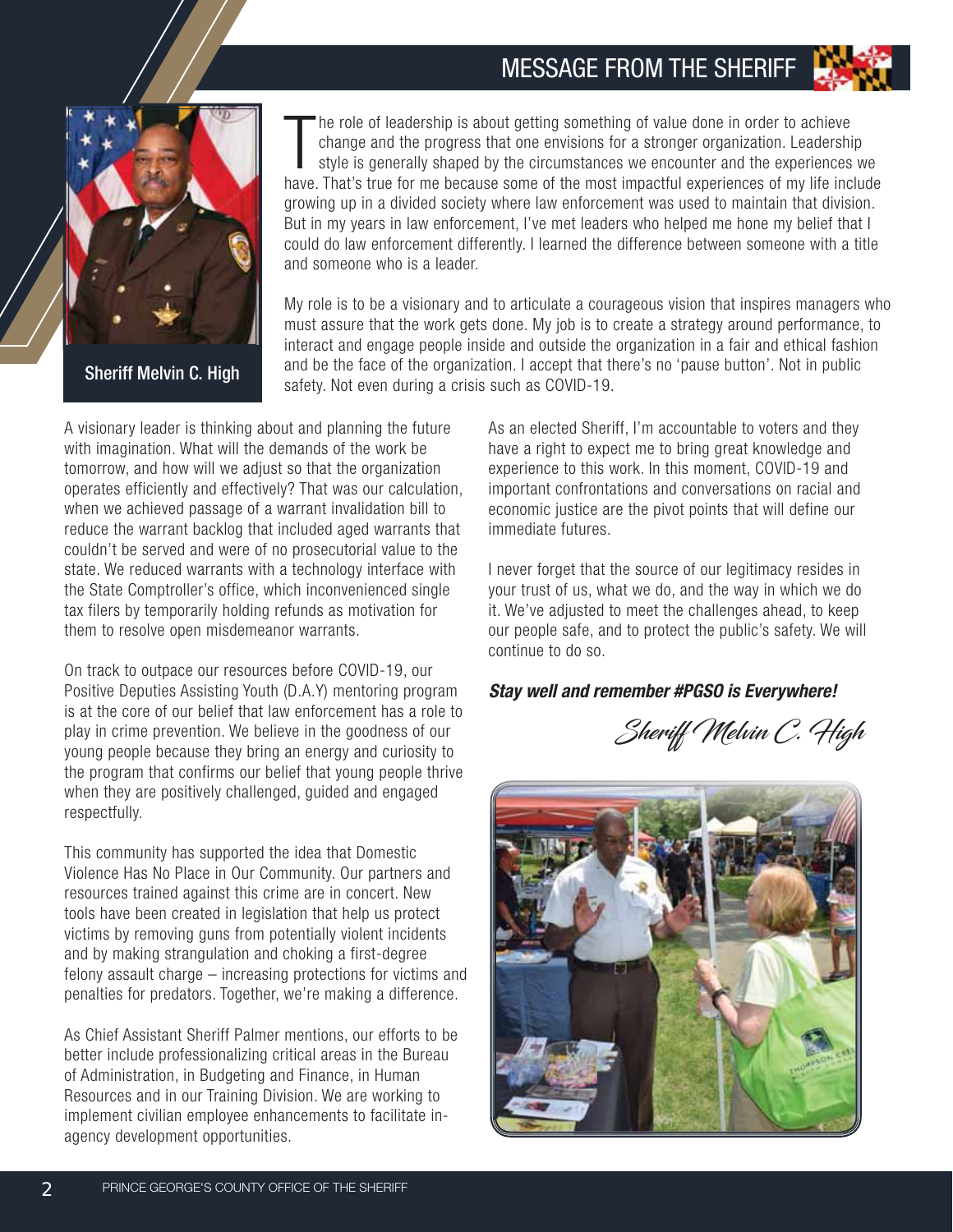#### EXECUTIVE OFFICE OF THE SHERIFF

A ttendant with the inevitability of change, is opportunity. With nearly a 100% change in our senior command staff, we consider the two years since our last annual reportion with opportunity because it has been a period du ttendant with the inevitability of change, is opportunity. With nearly a 100% changeover in our senior command staff, we consider the two years since our last annual report ripe with opportunity because it has been a period during which we have seen our agency leaders and advancing change, utilizing the wealth of talent within our ranks to infuse our processes with more diverse perspectives, ensuring equity and inclusion. Notwithstanding COVID-19, our preparation and processes have benefited the agency and our work on behalf of county residents.

Looking to the future, at the first line executive command level of Bureau Chief, two new Lt. Colonels have been appointed to new assignments, while a current Lt. Colonel has been assigned to a bureau role that is informed by his previous experience in each of the other bureaus. Two Majors – Deputy Bureau Chiefs – are essentially chief operating officers - facilitating critical access and oversite with division commanders in order to identify challenges and trends, and to cultivate ideas and opportunities.



Chief Assistant Sheriff Darrin C. Palmer

The opportunity for new Captains is to realign their strengths and ideas into their new positions as they evaluate and contribute to our goals. Our strategic planning goals include hiring a professional level Budget Analyst to assist the Fiscal Affairs Manager and a Personnel Analyst to manage and provide care to our people, maintain personnel records and guide people through the assets the county and our agency offer. During the COVID-19 pandemic, we pulled from all the strengths within our command structure to establish an internal Incident Command System (ICS) focused specifically on management of the virus.

The ICS Team tracked potential exposures, disseminated personal protective equipment (PPE), worked with the Office of Central Services to evaluate the work site and established safety measures to protect employees and visitors. Weekly reporting and recommendations from the Team informed our choices for keeping members safe, kept our members informed and resulted in limited exposures and illness and their work continues.

In these ever more challenging times, in which the legitimacy bestowed upon law enforcement by the trust of the people is frayed and in jeopardy, policy creation and our accreditation under the Commission on Accreditation of Law Enforcement Agencies (CALEA) remain critical to our success. On this matter, this Office of the Sheriff, is quite clear: Policies must be aligned with CALEA, they must follow best practices in law enforcement, and they must be mirrored in our training. Training, policy development, and accreditation functions have been centralized under an exceptionally qualified civilian manager. Command oversight in our Internal Affairs Section has been elevated to Captain and every investigator is a supervisory level employee.

Improving, professionalizing, and delivering are constants within our change, growth, and development strategy. Practicing thoughtful leadership and planning at all times teaches us to pivot and respond when we are faced with the unforseen; it also guides us to conscientious public safety in the performance of our work and service.

Chief Assistant Sheriff Darrin C. Palmer

Compliance/Internal Affairs Captain Lisa Smith





"Public Safety is an enormous responsibility to the community. Our goal is transparency through sharing information and toward maintaining a bond of communication with the public. Information strengthens the public's understanding of the Sheriff's public safety role and invites them to reach out for assistance. We seek to be a source of information, not only about the agency, but about things that matter to the larger community. And, we remain committed to our work in

Public Affairs as a source of expertise and to support legislative tools that improve law enforcement, strengthen protections for the vulnerable, and preserve the Constitutional rights of all."

Communication And Public Affairs Sharon R. Taylor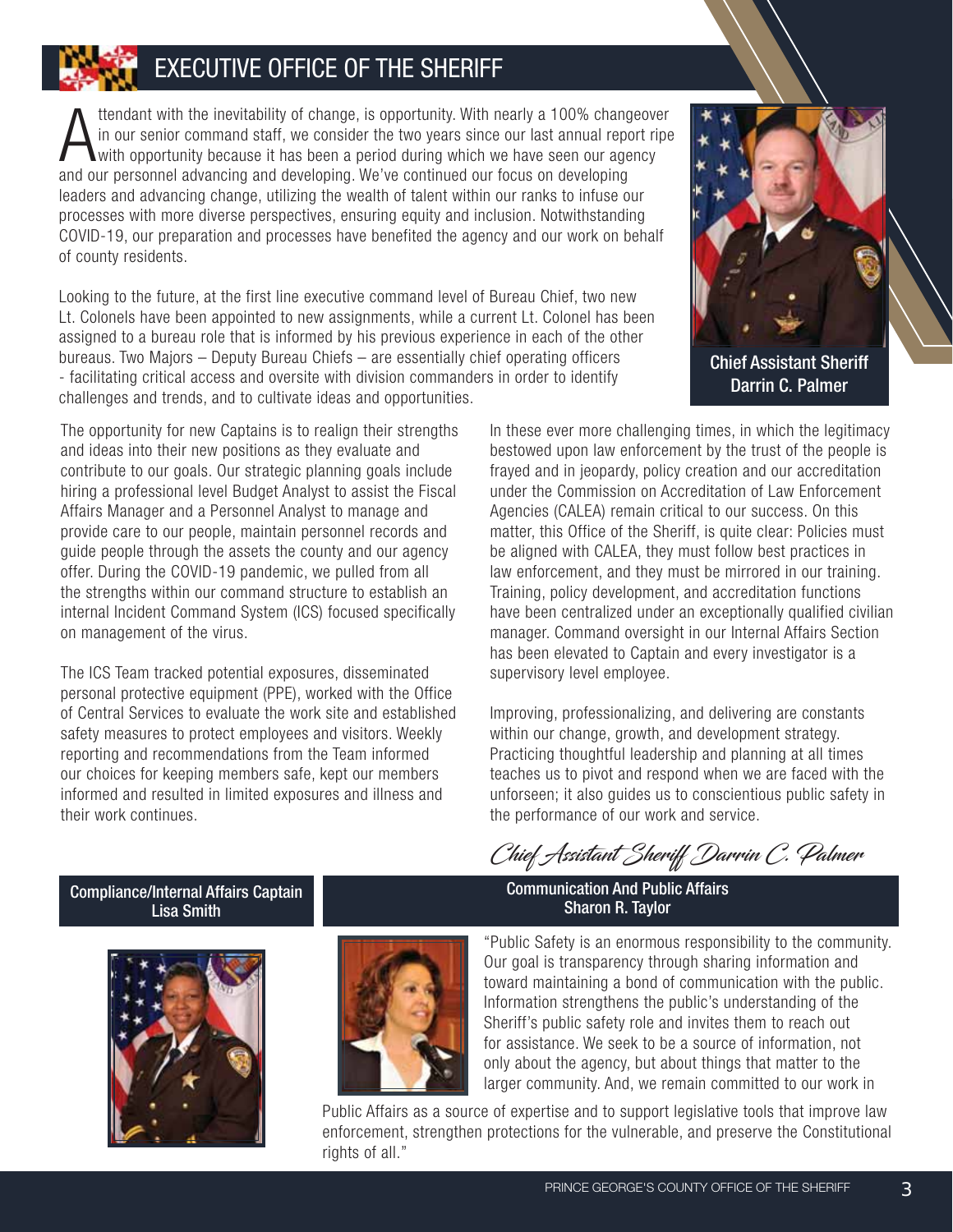#### OFFICE OF THE INSPECTOR GENERAL



Inspector General Mark K. Spencer

y experience in law enforcement and as an attorney informs my belief that every facet<br>of the effectiveness of the Prince George's County Sheriff's Office depends on the<br>professionalism and integrity of our employees. It is of the effectiveness of the Prince George's County Sheriff's Office depends on the professionalism and integrity of our employees. It is critical that we hire the best people who are willing and able to pursue their duties in a manner consistent with Sheriff High's philosophy of treating every resident with respect, empathy, and constitutionally. My job, in part, is to insist that all our operations adhere to best-practices through objective reviews of our policies and procedures, training and evaluation, and includes accountability through the disciplinary process.

These are not always easily accomplished and sometimes the actions of an employee may be inconsistent with the goals and philosophy of the agency. When breaches of protocol or violations of work standards occur, the question becomes how to resolve such matters. Rarely is there a unanimous view of what remedial measures are required to unprofessional or improper behavior. And, such allegations sometimes require investigation by the Captain of the Internal Affairs/Policy Compliance Division that produces a report-of-investigation (ROI) that is reviewed by me as Inspector General and presented to the Chief Assistant Sheriff and the Sheriff.

At all times our goal is to achieve accountability through the timely investigation of complaints and the fair and accurate resolution of issues - based upon the evidence. The ultimate, overarching goal is to carry out the public's business in a professional manner that demonstrates a fair and impartial demeanor with a recognition that we are accountable to residents for transparent and ethical behavior.

In 2020, law enforcement has been challenged by mass demonstrations following the police-involved deaths of numerous persons and notably the video recorded death of George Floyd in Minneapolis. The demonstrations led by the Black Lives Matter movement, with other civic leaders and citizens of all backgrounds has, once again, raised important and legitimate questions about police accountability, use-offorce policies, and identifying bad police officers.

Further, it has raised questions anew about the role of policing in a society bedeviled by unresolved issues of race, class and gender and the interaction with racism, white supremacy and class bias. I suggest that policing is necessarily at the fulcrum of these intersecting issues because law enforcement is so frequently involved in resolving citizen frustrations associated with these events.

Against the backdrop of these local and national demonstrations and discussions at all levels about the efficacy of modern policing, the Office of the Sheriff is as deeply committed to the processes and procedures that earned our agency the gold standard of policing – accreditation from the Commission on Accreditation of Law Enforcement Agencies (CALEA)– as when we first earned it. I can assure you, this work will continue.

#### Bill Milligan - A Powerful Force for Good



**Public Safety and this Community lost a dear friend in Bill Milligan who passed away** last year. Bill was the Executive Director of the Prince George's County Public Safety Assistance Program (PSAP), the non-profit arm of ublic Safety and this Community lost a dear friend in Bill Milligan who passed away last year. Bill was the Executive Director of the Prince George's County Public Safety Assistance Program (PSAP), the non-profit arm of county public safety – Department County Police Department (PGPD). He presided over the PSAP Annual Valor Awards Program and the Holiday Food Basket Program with a commitment so complete that the Holiday Food Basket Program was renamed the Bill Milligan Holiday Food Basket Program in 2019.

Bill Milligan was the driving force behind the Public Safety Food Basket Program for 34 years. Last year, Bill's co-captain, Firefighter Willie Thomas, and the team who worked with Bill carried on for the 35th year, doing the work they loved doing with Bill to help Prince George's County's seniors and families have a great holiday season!

I know we speak for everyone when we say that we will honor his work and his memory by carrying on.

Sheriff High, Chief Assistant Palmer and the men and women of the Office of the Sheriff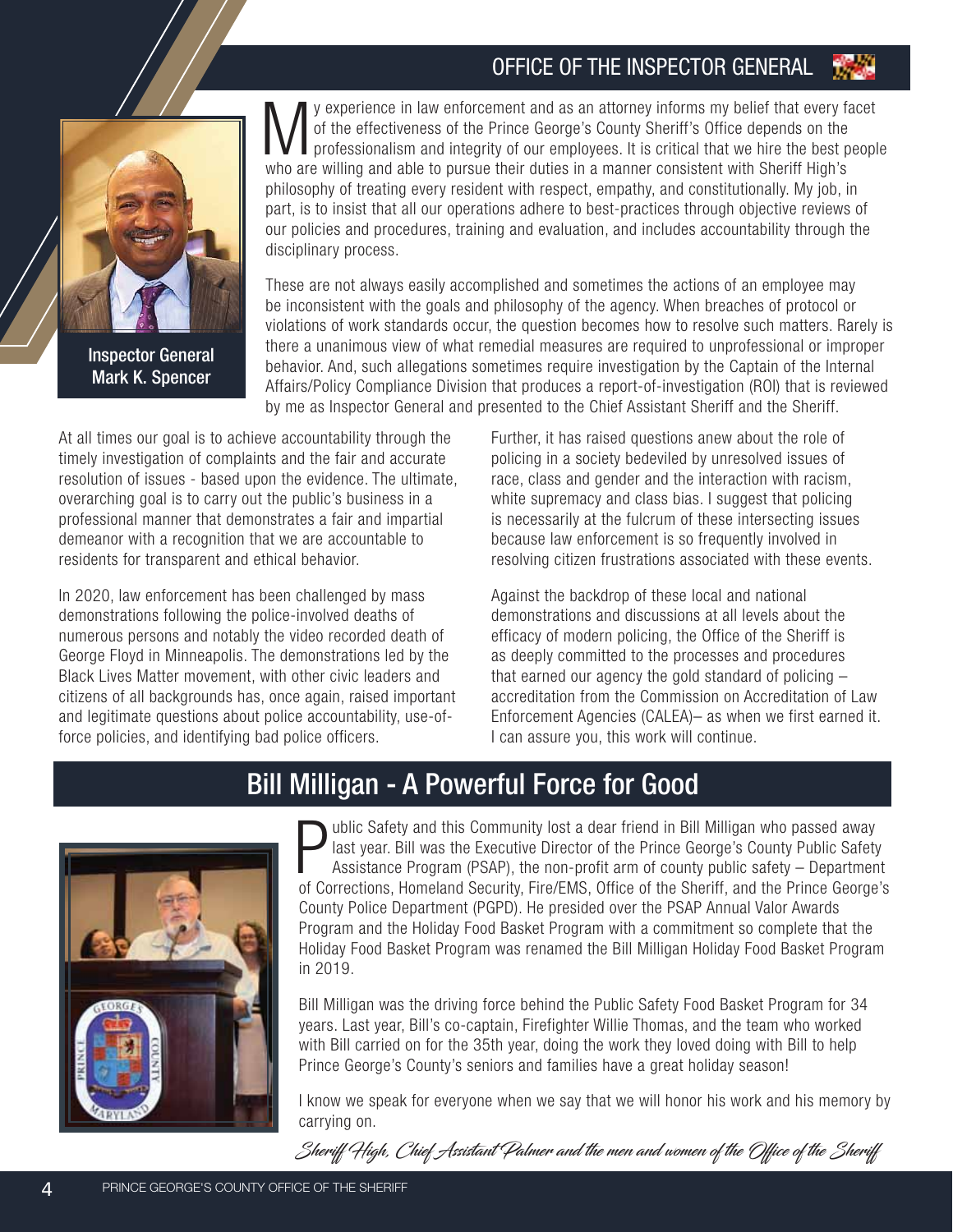#### BUREAU OF COURT SERVICES



LTC Sharon Saunders

#### **The Commitment to Democracy Resides in Our Courthouses**

*"Comprised of the Circuit Court and District Court Divisions, Building Security, The Canine Unit, and Transportation, the Bureau of Court Services is responsible for security of courthouse facilities, and for the safety of all persons who enter them."*

*LTC Saunders*

#### **TECHNOLOGY**

**Widens security coverage, increases security capacity beyond manpower, enhancing visibility and security.**

**COURTROOMS SECURED**



#### **BUILDING SECURITY**

**Visitor Screening & Weapon Detection** 1.12 Million **2019** 24,201 795,500 **2020** 21,155

12.000 10,000 9,522 9.620 9.550 9,219 9,203 a cos 7,759 8,000 5.596 6,000 4,000  $2,000$  $\theta$ FY2013 FY 2014 FY 2015 FY 2016 FY 2017 FY 2018 FY 2019 FY 2020 \*Individual Courtrooms secured

**CIRCUIT and DISTRICT Courts manage the safe movement of persons appearing before the courts. Security inside courtrooms facilitates the transaction of the court's daily business.**



#### **PRISONER TRANSPORT**

| Prisoners Transported & Miles Travelled |  |  |
|-----------------------------------------|--|--|
| 13.332 2019 110.525                     |  |  |
| 9,096 2020 83,369                       |  |  |

#### **CANINE UNIT (K-9)**

**Enhances security inside the facility and on the grounds, with canines trained in explosives detection and other specialized skills, enabling them to detect what might otherwise go undetected.**

#### ACTIVE SHOOTER TRAINING



#### *Helping Court Services Employees Save Lives*

**• Trained employees at the Upper Marlboro and Hyattsville Courthouses, the Judicial Administrative Services Bldg, County Daycare and the Family Justice Center.**

**• Completed Training for nearly 1,000 employees in 8 sessions**

*"Run. Hide. Fight. This is a straight forward training module developed by Homeland Security. It's a lifesaving skill when we consider the FBI reported 277 active shooter incidents between 2000 and 2018, at a cost of 2,430 dead and wounded."*

*Sgt. Alvin Lide - Training Supervisor*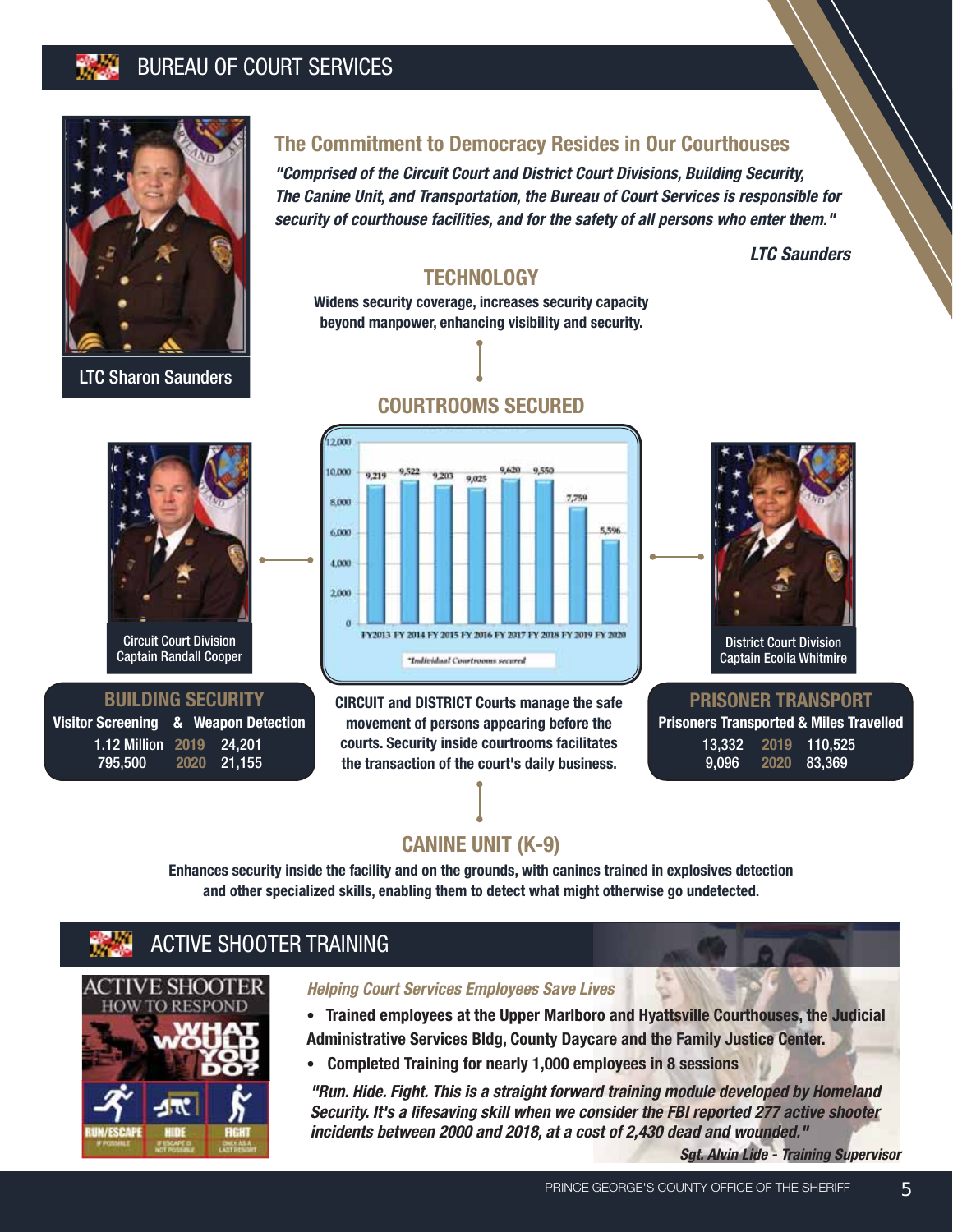#### **COMMUNITY PARTNERSHIP DIVISION**

#### **Positive D.A.Y.** (Deputies Assisting Youth) Mentoring Program

**In 2019, Positive D.A.Y. renewed its partnership with the CEO of Schools, Dr. Monica Goldson, and added two new schools, increasing the number of schools to 17.**



#### SENIOR OUTREACH PROGRAM



While some visits are strictly social, others allow us to spend time with seniors to keep them informed about personal safety, fraud alerts, and the importance of protecting their personal information from strangers.



MELVIN C. HIGH SCHOLARSHIP AWARDS Melvin C. High Scholarship Award Celebrates 9th Year of awarding scholarships to outstanding Prince George's High School Seniors



*Zane Curtis-Thomas, Christiana Pablo, Zipporah Sewell, and Farhana Uddin*

*Kendall Andrews, Paris Smalley, A'nya Randall, and Anhisek Malhotra*

**Dr. Kia McDaniel of PGCPS urged 2019's winners to remember Community, Compassion and Creativity, while Mr. Mark Spencer, Inspector General in the Office of the Sheriff, told awardees that the Sheriff's support for young people stems from his memory of being supported by his Mississippi community when they learned he was going to college and urged them - In pursuit of their dreams - to consider how they might address many of the world's problems and change the world for the better.**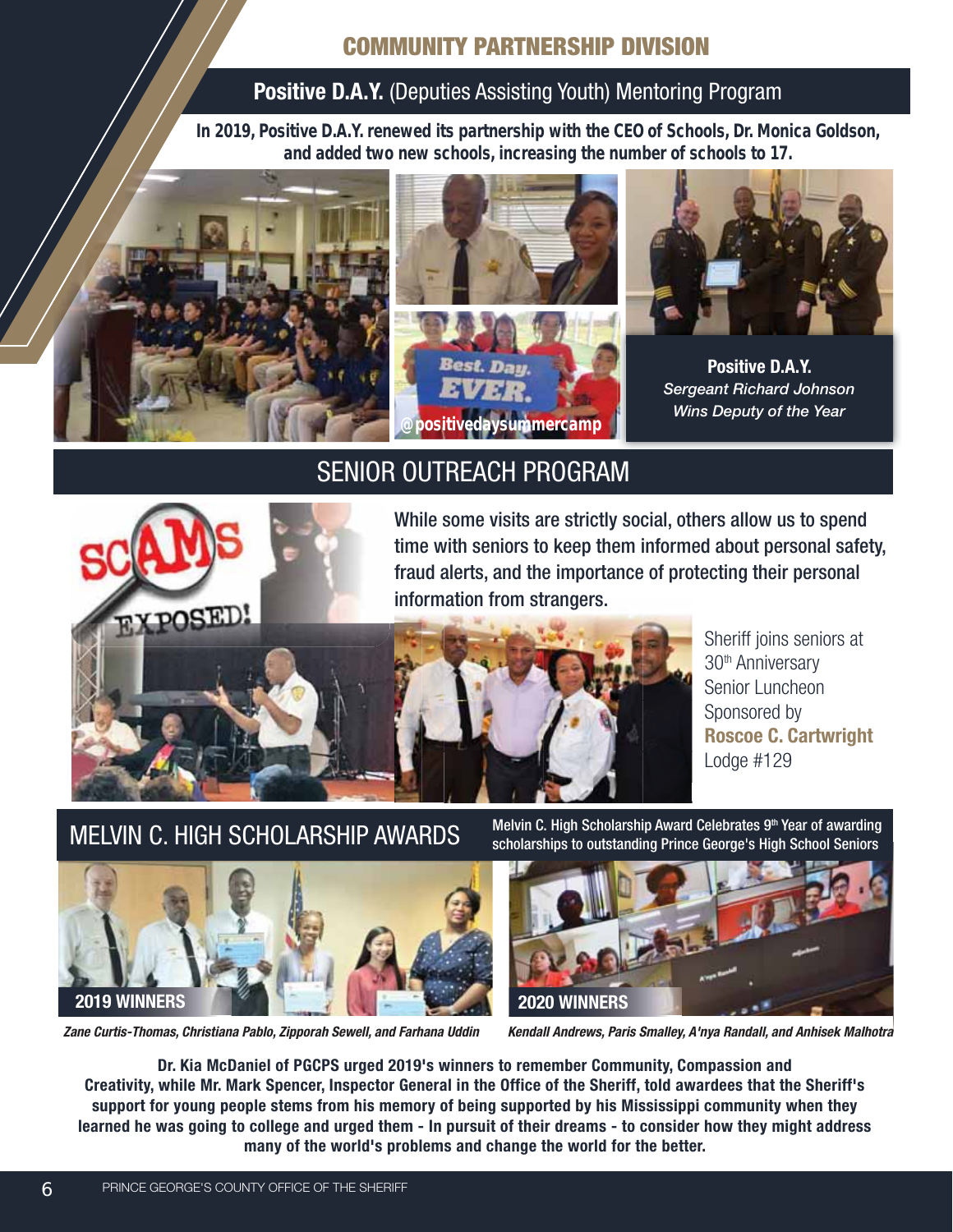#### BUREAU OF FIELD OPERATIONS



LTC John Carr

#### **The Epicenter of Enforcement**

**The Sheriff is the Law Enforcement Arm of the Courts; the role of the Bureau of Field Operations is execution (service) of the Court's instructions.**

*"Sheriff's deputies operate countywide to serve court documents. To maintain productivity and high-performance standards, the Bureau relies on the leadership and experience of Division Commanders, coordination with law enforcement at all levels and maximizing the use of technology with a focus on the public's and deputies' safety."*

*LTC Carr*

**Deputy Bureau Chief Paul Washington manages the daily operations of each of the Divisions. Maintaining regular communications with Division Commanders and their teams facilitates information sharing, and data collection to detect and analyze trends in each service area.**



Major Paul Washington Deputy Bureau Chief

#### WARRANT FUGITIVE DIVISION

#### **EXTRADITIONS**

**Persons brought back to the county to stand trial or serve sentences are coordinated between the Office of the Sheriff and the State's Attorney's**  Office.

**2019 - 267, a monthly average of 22 2020 - 131, a monthly average of 14**

# Captain Steven Upathambhakul

#### **EMERGENCY PETITION SERVICES (EPS).**

**A court ordered EPS instructs deputies to take a distressed or mentally ill person into custody for transport to a facility for psychiatric evaluation. An Extreme Risk Protective Order can**  be obtained for distressed persons in possession of firearms. **EPS served in 2019; 749 EPS served in 2020; 787**

### OUR PRIORITIES

**PRIORITY 1- Capture of violent offenders who are a danger to the public PRIORITY 2- Stay current on new warrants**

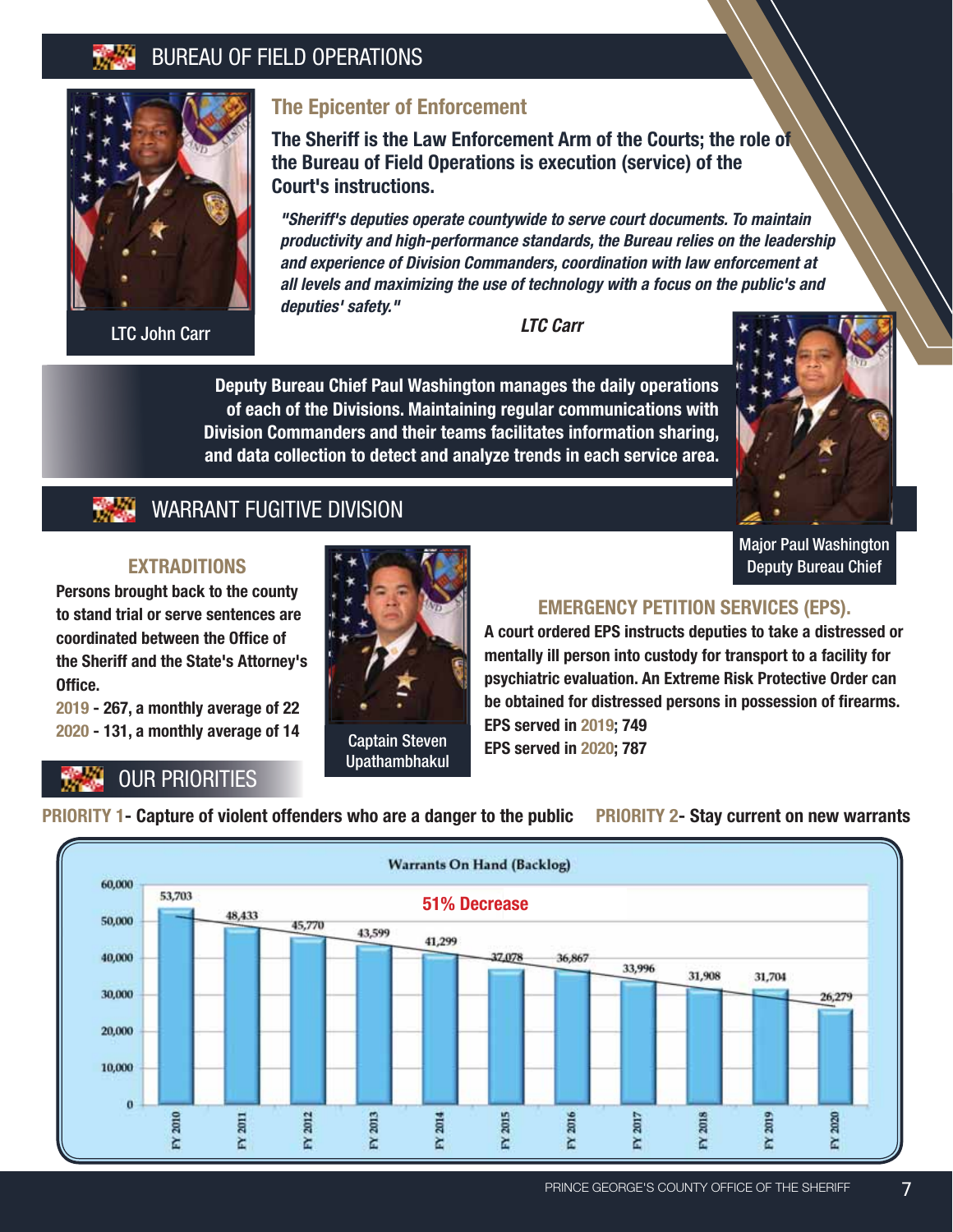**Child Support Enforcement Unit (CSEU)** – Although hampered by COVID-19 in the latter part of 2020, Child Support Enforcement deputies brought individuals before the court who represented \$117M in support payments owed to custodial parents and nearly \$200M in 2020





**Landlord and Tenant** - While Sheriff's deputies delivered nearly 250,000 notices to appear in court over 2 years, actual Rental Evictions were less than 3,000 in 2019 and 2020. Fewer Writs of Repossession in Foreclosures occurred - less than 600 in 2019 and less than 300 in 2020. In 2020 Landlord and Tenant deputies were reassigned to Domestic Violence to assist with civil service of Peace and Protective Orders.



#### THE DOMESTIC VIOLENCE INTERVENTION DIVISION (DVID)



Captain Shawn **Richards** 

*"Domestic Violence response, with support from our Special Victim Assistants, is the foundation of DVID. A helpful tool is the Extreme Risk Protective Order law that allows law enforcement to seize fi rearms when an individual is in danger or poses a threat. Similarly, the 2020 law making strangulation a fi rst-degree assault protects victims and increases penalties. During phases of COVID-19, courts allowed discretion in issuing and extending Protective Orders."*

#### **Protective Orders** are a civil warning to abusers of potential legal action. The increase in orders in 2020, is a result of court reissuing orders and arguably the tension created by the necessary proximity and other stress factors during COVID-19.





eme **Protection** Order

**Since the Extreme Risk Protective Order law** 

**became effective in 2018, 228 have been served, with 30 related to court-ordered Emergency Petition Service (EPS) and 198 related to Domestic Violence.**



**DVID is the First Responder** to 9-1-1 Domestic Violence calls in Police Districts III and VIII, completing the Lethality Assessment investigation with victims, removing abusers, making arrests, and augmenting county police manpower. DVID also serves the Emergency Petition Service (EPS) issued by the courts.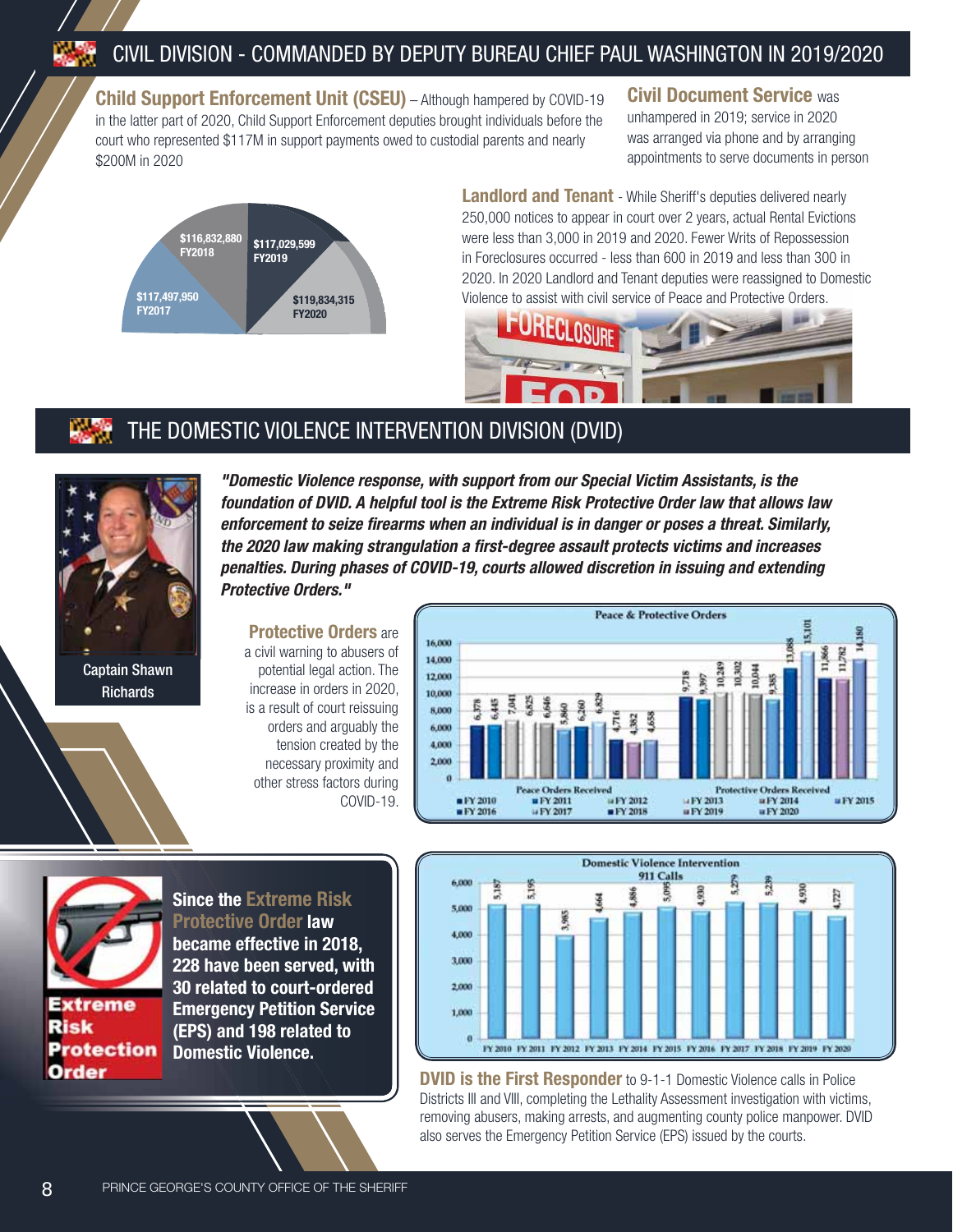#### DOMESTIC VIOLENCE INTERVENTION DIVISION (DVID)



Ms. Bethany Bordeaux, Supervisor

*"Special Victim Assistants (SVA) are professionals who are available to assist victims of domestic violence at the county's courthouses, at the Sheriff's Headquarters, and at the Family Justice Center (FJC), providing information, helping them access the courts, and other resources to help them end abuse."*



Victims served by SVAs tell a dual story: Increases tell us that victims know there's help, where to access it and are willing to do so. In 2020, increases occurred during months of uncertainty and isolation brought on by the COVID-19 pandemic.

#### **Purple Light Nights (PLN) Lighting Ceremony**

#### **Partners and Resources Aligned Against Domestic Violence**

**The Purple Light Nights Lighting (PLN) Ceremony and the Annual Partnership Luncheon have been catalysts for bringing community agencies, domestic violence professionals, and civic and faith organizations together against Domestic Violence.**

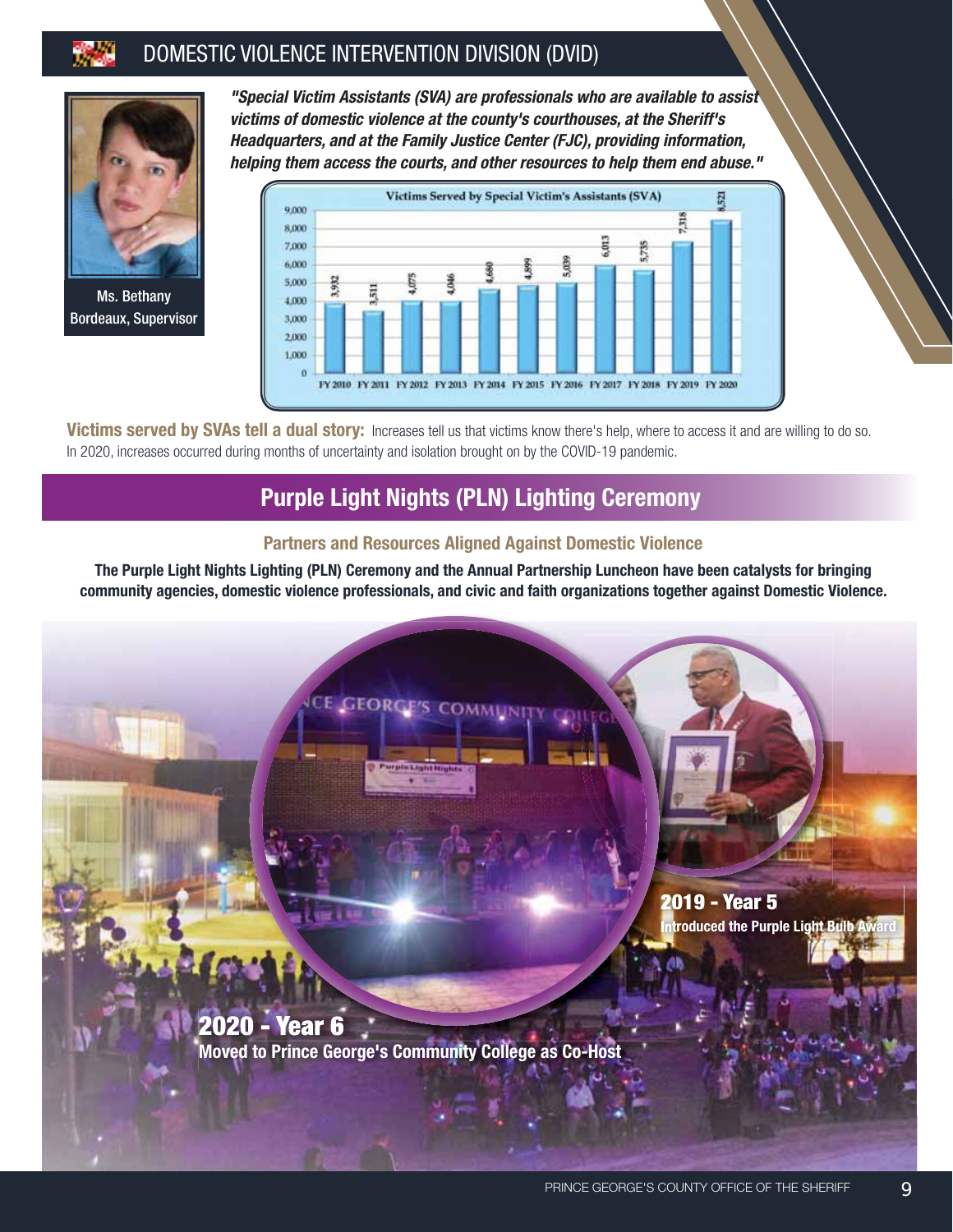

LTC Mark Roccapriore

#### *Planning for Perfomance. Planning for Success. Planning for Change...*

*"Once the budget is determined, what we do in Administration shapes the experience of everyone in the Sheriff's Office and everyone who comes into contact with any of our members. Our peak performance assures that the Sheriff's Office is in maximum working order. We manage agency processes. We manage agency resources. We manage agency risk."*

*LTC Roccapriore*

#### **Planning and Research**

Agency policies, rules and regulations reflect agency commitment to best practice policing embodied in CALEA Accreditation, and societal impact. These guide every aspect of deputies' work, performance and conduct.



Major Monica Jackson Deputy Bureau Chief

#### **New/Revised Policy:**

- Body-Worn Cameras
- Prohibition of Chokeholds
- Duty to Intervene
- Duty to Report
- De-escalation Techniques
- COVID-19 Personal Protection Equipment (PPE)

**CALEA** Standards are reflected in our policies and mirrored in our  $\bullet$ 



Captain Yakeisha Hines

#### **Personnel Services Division**

Reviewing the recruiting and hiring process, fine-tuning processes, and adding a professional Human Resource Analyst to the mix helps us hire the most qualified people for deputy and civilian ranks.

**Training** In-service classroom training, including eLearning and Virtual as COVID-19 emerged

#### BUDGET & FINANCE DIVISION



*"Our goal in Budget & Finance is to hold the division to the highest level of accuracy and productivity. Knowing where the agency stands helps the Sheriff's Office be prepared when change occurs...which it will."*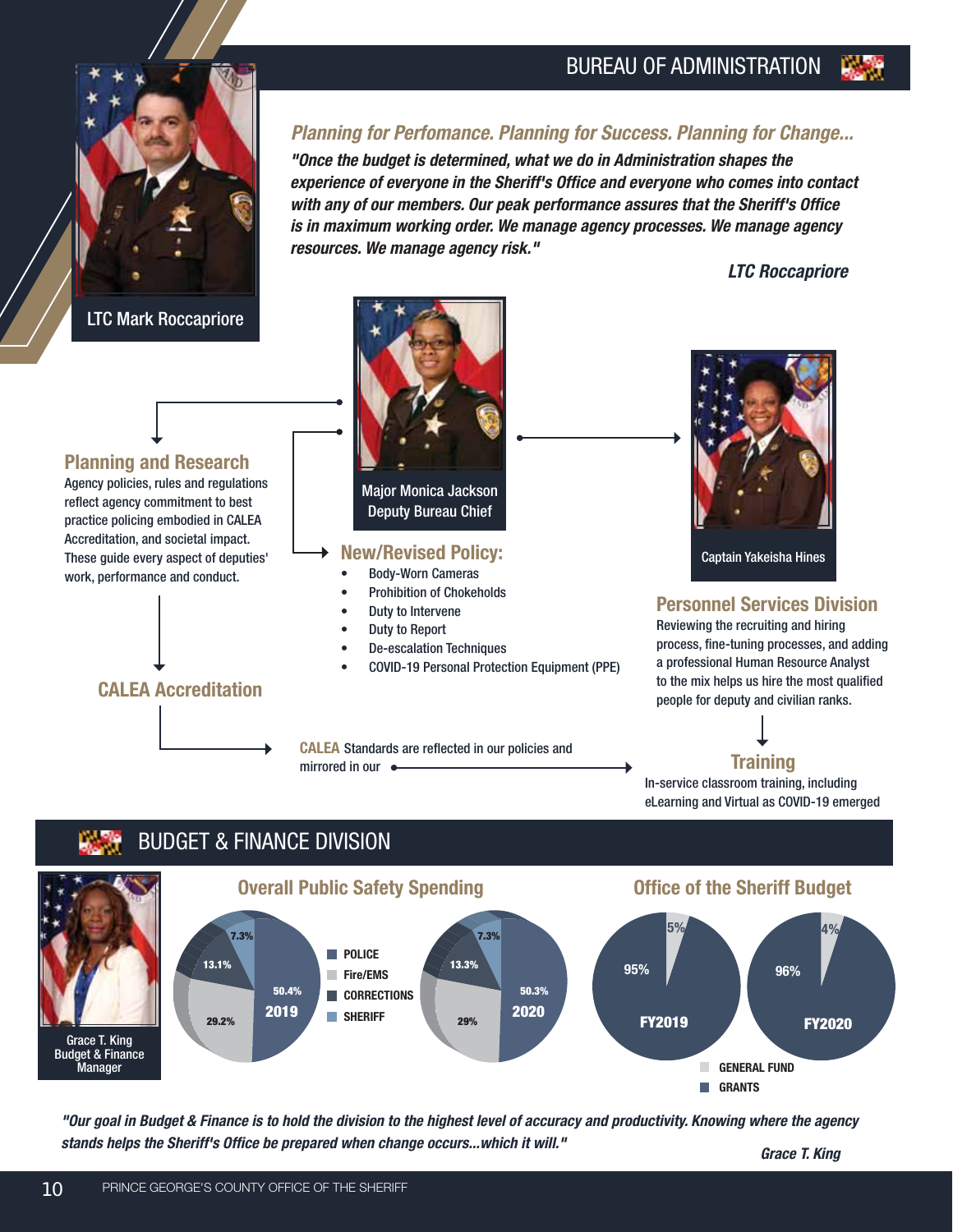#### *Our Commitment to the Planning Process Informed Our Response to COVID-19*

*The Covid-19 Incident Command System (ICS) Team was developed on March 10, 2020, led by Lt. Colonel Roccapriore and staffed with a cadre of commanders throughout the agency. The ICS is based on the standardized approach to incident management developed by the U.S. Department of Homeland Security (DHS). The Team's regular communication kept the agency and community informed about the latest information and actions. The public depends on us. When COVID-19 hit, we established the ICS to monitor the situation and be ready to respond. ICS set a plan to protect our people, deliver a single message and continue to do our job.*



**Weekly Bulletin to Members & News to Community Under COVID-19 Banner**

- **Maintaining PPE**
- **COVID News Bulletin**
- **Sanitizing Building/Vehicles/Offices**
- **Safety Protocols in Facility**
- **Managing COVID Finances**
- **COVID Policy Development**
- **Status of Employee Involvements**





**Supply Services and Fixed Assets/Building Management are even more critical during COVID-19 for managing availability, distribution, and usage of COVID-19 Personal Protective Equipment (PPE) and supplies.**

Marc Givens, Manager Asset Management

**Property & Evidence:** Safe storage of more firearms seized under the ERPO Law

**Body-Worn Cameras (BWC):** Dedicated BWC program manager reviews footage, satisfies requests, manages equipment

**Vehicle Services:** New vehicles in a planned fleet upgrade